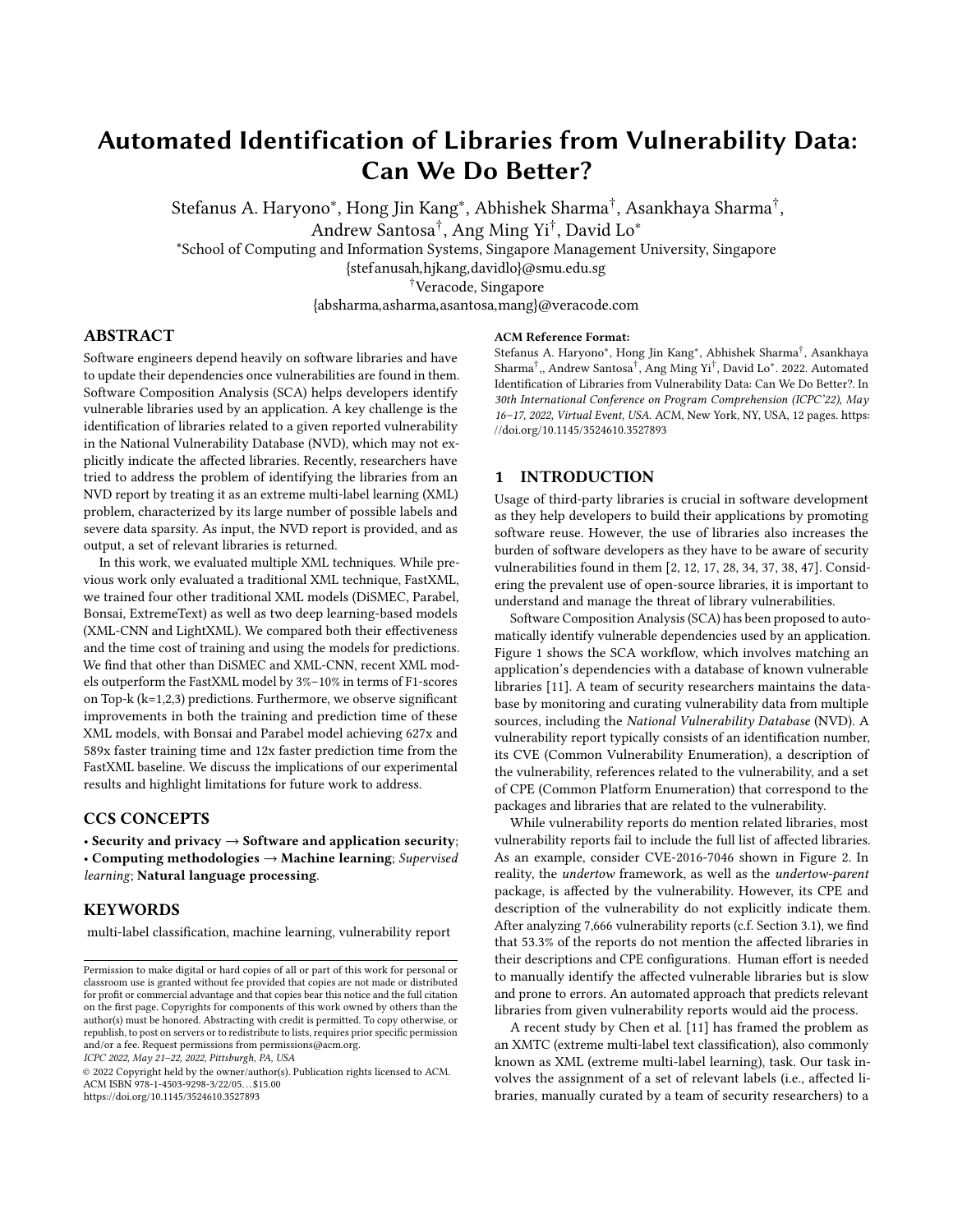<span id="page-1-0"></span>

Figure 1: Software Composition Analysis workflow. Security researchers have to accurately analyze vulnerability reports from NVD.

## <span id="page-1-1"></span>CVE-2016-7046

#### **Description**

Red Hat JBoss Enterprise Application Platform (EAP) 7, when operating as a reverse-proxy with default buffer sizes, allows remote attackers to cause a denial of service (CPU and disk consumption) via a long URL.

## **References**

- \*- http://rhn.redhat.com/errata/RHSA-2016-2640.html
- \*- http://rhn.redhat.com/errata/RHSA-2016-2641.html
- \*- http://rhn.redhat.com/errata/RHSA-2016-2642.html
- http://rhn.redhat.com/errata/RHSA-2016-2657.html
- http://www.securityfocus.com/bid/93173
- https://bugzilla.redhat.com/show\_bug.cgi?id=1376646

#### **CPE Configurations**

- cpe:2.3:a:redhat:jboss\_enterprise\_application\_platform:7.0:\*:\*:\*:\*:\*:\*:\*:\*

#### Figure 2: NVD entry for CVE-2016-7046. While the vulnerability affects the Undertow library, the term "undertow" is not explicitly mentioned in NVD.

given document (i.e., the vulnerability report) [\[19\]](#page-10-8). Our task involves an extremely large number of labels (all possible libraries), and each vulnerability report may be associated with multiple labels (a vulnerability may affect multiple libraries). Indeed, our problem shares many characteristics as the XML problem, including the data sparsity problem, in which the majority of labels have only a few training instances associated with them.

Chen et al. [\[11\]](#page-10-7) explored and evaluated the use of a traditional XML model, FastXML [\[40\]](#page-11-2), on this task. They achieved an average F1@k score of 0.51 for k=1,2,3. Their FastXML model has been deployed within Veracode to help security researchers identify the libraries affected by vulnerability reports. Their successful experiments motivate us to apply more sophisticated models to the task. However, Chen et al. discussed the challenge of the lack of training data for the application of data-hungry techniques, such as deeplearning models. While the FastXML model considerably improves over using just the CPE configuration (average F1@k score for

Stefanus A. Haryono\*, Hong Jin Kang\*, Abhishek Sharma<sup>†</sup>, Asankhaya Sharma<sup>†</sup>, Andrew Santosa† , Ang Ming Yi† , David Lo<sup>∗</sup>

k=1,2,3 of 0.41) to identify libraries, we investigate and analyze the performance of multiple XML approaches, including deep-learning based approaches to better understand the applicability of XML to the problem. We also investigate the efficiency of these XML techniques to assess their feasibility for practical usage.

In this study, we conduct an investigation and experiments on the application of multiple recent XML techniques for automated library identification from vulnerability reports. Specifically, we investigate the following research question:

- RQ1: Do deep learning-based models and other recent XML models outperform FastXML in identifying libraries affected by a vulnerability?
- RQ2: How efficient are the different XML techniques?

To answer these questions, we identify six XML models that were recently proposed and have outperformed FastXML in other XML tasks. Four of them build on traditional approaches that take either a one-vs-all approach [\[3,](#page-10-9) [55,](#page-11-3) [56\]](#page-11-4) or a tree-based approach [\[21,](#page-10-10) [26,](#page-10-11) [39,](#page-10-12) [40\]](#page-11-2), while two models [\[23,](#page-10-13) [29\]](#page-10-14) use deep learning. We experiment using these XML techniques in our task of automated library identification. We use the same dataset as Chen et al. [\[11\]](#page-10-7), which contains 7,696 vulnerability reports with 4,682 labels that are collected from the NVD (National Vulnerability Database) and SCA (Software Composition Analysis) vulnerability database. To compare the effectiveness of the models, we use the same metrics as Chen et al.'s study, which are precision, recall, and F1 score at k=1,2,3. To compare the efficiency of the models, we compare the training and prediction time of all the XML techniques.

Our experiments highlight that more sophisticated XML techniques can outperform FastXML. Specifically, LightXML, a transformer-based model, achieves 10% F1 improvement in the top-k (k=1,2,3) predictions. Bonsai, a tree-based model, achieves up to 8% F1 improvement in the top-k  $(k=1,2,3)$  predictions while improving the training and prediction efficiency by 589x and 12x, respectively compared to FastXML. These results highlight that many XML techniques, including deep learning-based approaches, outperform FastXML. Despite the differences in their approach (tree-based vs. deep learning), they achieve similarly strong performance.

We also conduct a qualitative analysis of the XML models and the dataset. We compare the differences in predictions between the topperforming model and the baseline model. We also investigate why the existing XML techniques achieve strong performance despite the problem of the long tail, where many labels appear uncommonly (e.g., less than 5 times). Based on our analysis, we highlight the limitations of XML models and suggest directions for future work. The main contributions of our work are as follows:

(1) We evaluate four traditional and two deep learning XML models on their effectiveness and efficiency on the problem of library identification from vulnerability reports. Different from the previous state-of-the-art work by Chen et al. [\[11\]](#page-10-7), we are the first to investigate the usage of deep-learning XML approaches. Contrary to the belief of Chen et al. that the small size of the dataset would render deep-learning approaches ineffective, we found that LightXML could achieve better performance, improving the average F1-score by 10% compared to FastXML.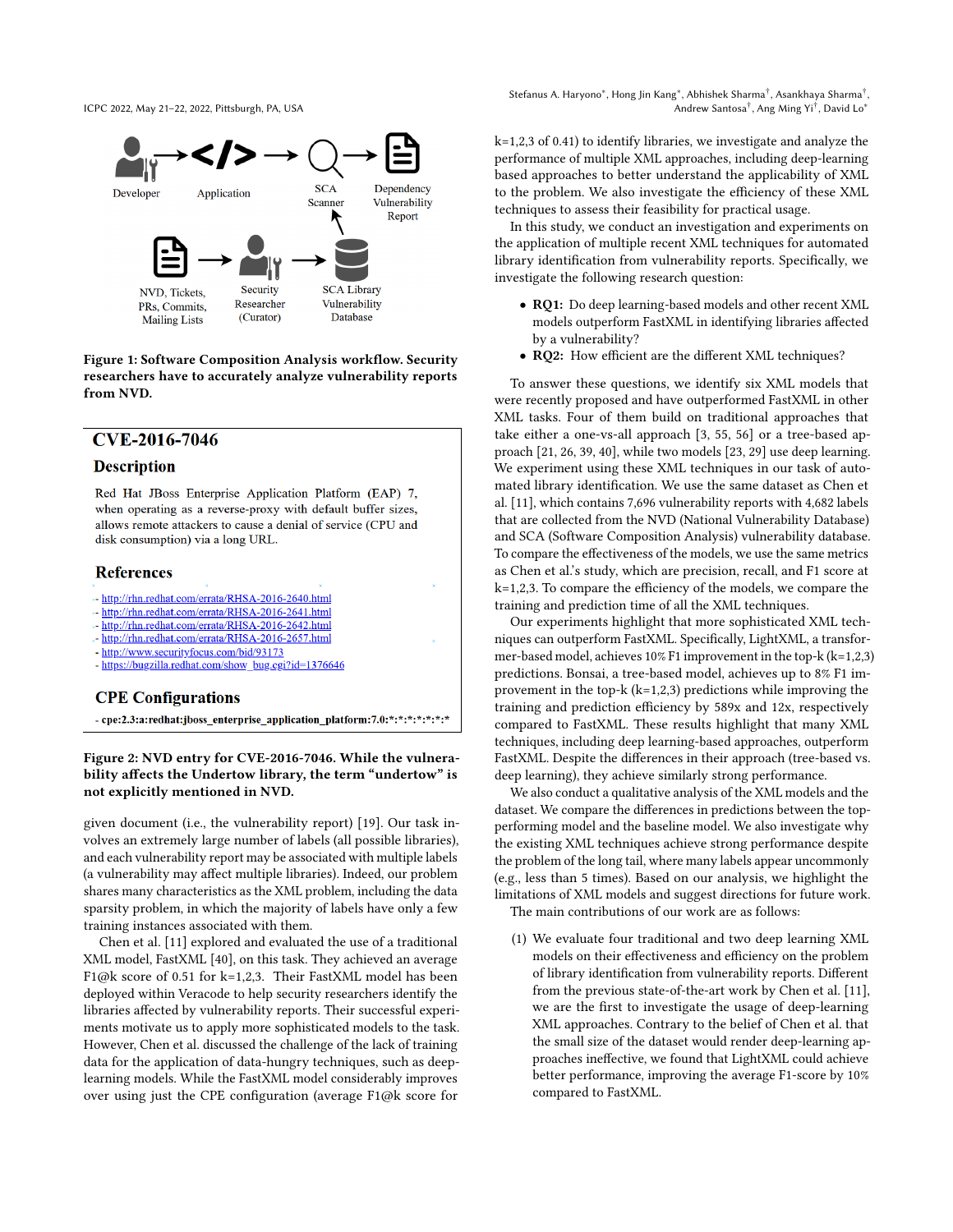- (2) We find that all considered XML models are sufficiently efficient for practical usage, taking an average of less than 100 milliseconds to predict the affected libraries of a single vulnerability report.
- (3) We highlight the tradeoff between the performance and efficiency of the XML models. Specifically, we show that while LightXML provides the biggest improvement (10%), it requires significantly more time for training and prediction. When higher efficiency is required, we would like to suggest using Bonsai, which achieves 7% performance improvement compared to the previous state-of-the-art, while providing 589x faster training time and 12x faster prediction time.
- (4) We highlight open problems that should be investigated by future work, including the problem of labels referring to different versions of the same library (e.g., Tomcat-8 and Tomcat-6).

The rest of this paper is organized as follows. Section [2](#page-2-0) introduces the background of our work. Section [3](#page-3-1) presents the methodology used in our study. Section [4](#page-6-0) shows our experimental results. Section [5](#page-7-0) discusses our findings and the lessons learnt. Finally, Section [6](#page-9-0) concludes the paper and mentions future work.

## <span id="page-2-0"></span>2 BACKGROUND

## <span id="page-2-1"></span>2.1 Extreme Multi-Label Classification

Extreme Multi-label Learning (XML) models classify documents with relevant labels from an extremely large label space. Recent XML models can be categorized into four categories:

One-vs-all Classifiers. One-vs-all classifiers split the problem of multi label classification into multiple binary classification tasks that are independent of one another. Each binary classifier learns to distinguish a label from other labels. Classifiers in this category typically achieve good performance for XML. However, they suffer from computational and resource constraints, as they require the training of as many binary classifiers as the number of labels. Onevs-all classifier also suffers from labels that rarely occur in the dataset and has limited training data (the tail label problem). The lack of data for the tail labels leads to lower performance of the binary classifier [\[3\]](#page-10-9). Some one-vs-all classifiers are PDSparse [\[56\]](#page-11-4), PPDSparse [\[55\]](#page-11-3), and DiSMEC [\[3\]](#page-10-9). PDSparse and PPDSparse utilize sparse learning to reduce the complexity of one-vs-all classifiers. DiSMEC, considered the state-of-the-art for one-vs-all classifiers, uses distributed computing to reduce the complexity of learning linear classifiers for each label.

Tree-based Classifiers. Tree-based classifiers are based on decision trees, where a label tree is recursively generated based on the input features. Compared to one-vs-all classifiers, tree-based classifiers require less computational resources. However, they suffer from the tree cascading effect, where erroneous predictions in the upper nodes of the tree propagate to the lower nodes. Tree-based XML models include FastXML [\[40\]](#page-11-2), PfastreXML [\[21\]](#page-10-10), Parabel [\[39\]](#page-10-12), Bonsai [\[26\]](#page-10-11), and ExtremeText [\[52\]](#page-11-5).

Both FastXML and PfastreXML recursively partition the feature space to build the tree, where FastXML optimizes nDCG (Normalized Discounted Cumulative Gain) based on a loss function, and PfastreXML optimizes the propensity scored loss function. Parabel

and Bonsai recursively partition the label space to build a tree. Parabel partitions the labels into two balanced groups using balanced 2-mean, resulting in a deep tree. Meanwhile, Bonsai partitions the labels using K-means with a large value of K (e.g., more than 100), resulting in a wide and shallow tree. This wide and shallow tree reduces the tree cascading effect in Bonsai architecture. ExtremeText (XT) proposes an implementation of probabilistic label trees (PLT) for XML by extending hierarchical softmax (HSM) to address XML. Recent studies [\[26,](#page-10-11) [39\]](#page-10-12) highlight that tree with label partitions (i.e., Parabel, Bonsai, and XT) outperforms tree with feature partition (i.e., FastXML and PfastreXML).

Embedding-based Classifiers. Embedding-based classifiers pro-ject the high dimensional label space into a lower dimensional space. The underlying idea for this category of approaches is that the high dimensional label space can be compressed to a lower dimensional space where similar labels have representations close to one another in the lower dimensional space. In the training process, a compressed label space is used. Then, during the prediction process, the decompressed label space is used. Thus, the label compression and decompression process are key to these classifiers. SLEEC [\[5\]](#page-10-15) and AnnexML [\[46\]](#page-11-6) are two proposed embedding-based classifiers for XML. SLEEC learns an ensemble of local distance preserving embeddings that preserve the pairwise distances between the nearest label vectors. AnnexML is an extension of SLEEC. It generates a K-Nearest Neighbor graph of label vectors in its embedding. The major drawback of embedding-based classifiers is the loss of information during the compression of the label space. This loss of information results in higher prediction error for embedding-based classifiers compared to other types of classifiers [\[26\]](#page-10-11).

Deep learning-based Classifiers. Related to the embeddingbased classifiers, deep learning has been utilized to learn a better representation of raw text for creating XML classifiers. Several deep learning-based classifiers for XML have been proposed [\[9,](#page-10-16) [23,](#page-10-13) [29,](#page-10-14) [57\]](#page-11-7). XML-CNN [\[29\]](#page-10-14) is one of the first deep learning approaches proposed for XML problems. By using a CNN (convolutional neural network) with a hidden bottleneck layer to project the text feature into low dimensional space, XML-CNN can work for tasks with a large number of labels. AttentionXML [\[57\]](#page-11-7) uses an RNN (recurrent neural network) with the attention mechanism to learn embeddings from the text inputs. Using these embeddings, AttentionXML trains a probabilistic label tree (PLT) to handle the big number of labels. Transformer-X [\[9\]](#page-10-16) is the first deep learning XML approach to utilize transformer models, e.g. BERT [\[14\]](#page-10-17). Transformer-X decomposes the XML problem into a set of smaller sub-problems using label clustering. Then, the transformer model is fine-tuned to each sub-problem, creating several models in the process. However, Transformer-X still requires extensive computational resources while providing marginal improvements over AttentionXML.

More recently, to address the computational constraints of deep learning models, LightXML [\[23\]](#page-10-13) has been proposed as a lightweight deep learning model that is trained end-to-end and has a reduced model size and training time relative to other deep learning models. LightXML fine-tunes the transformer models with dynamic negative label sampling. For its text representation, LightXML extracts embeddings from multiple layers of the transformer model. In other XML tasks, LightXML has been demonstrated to outperform other deep learning and tree-based XML classifiers.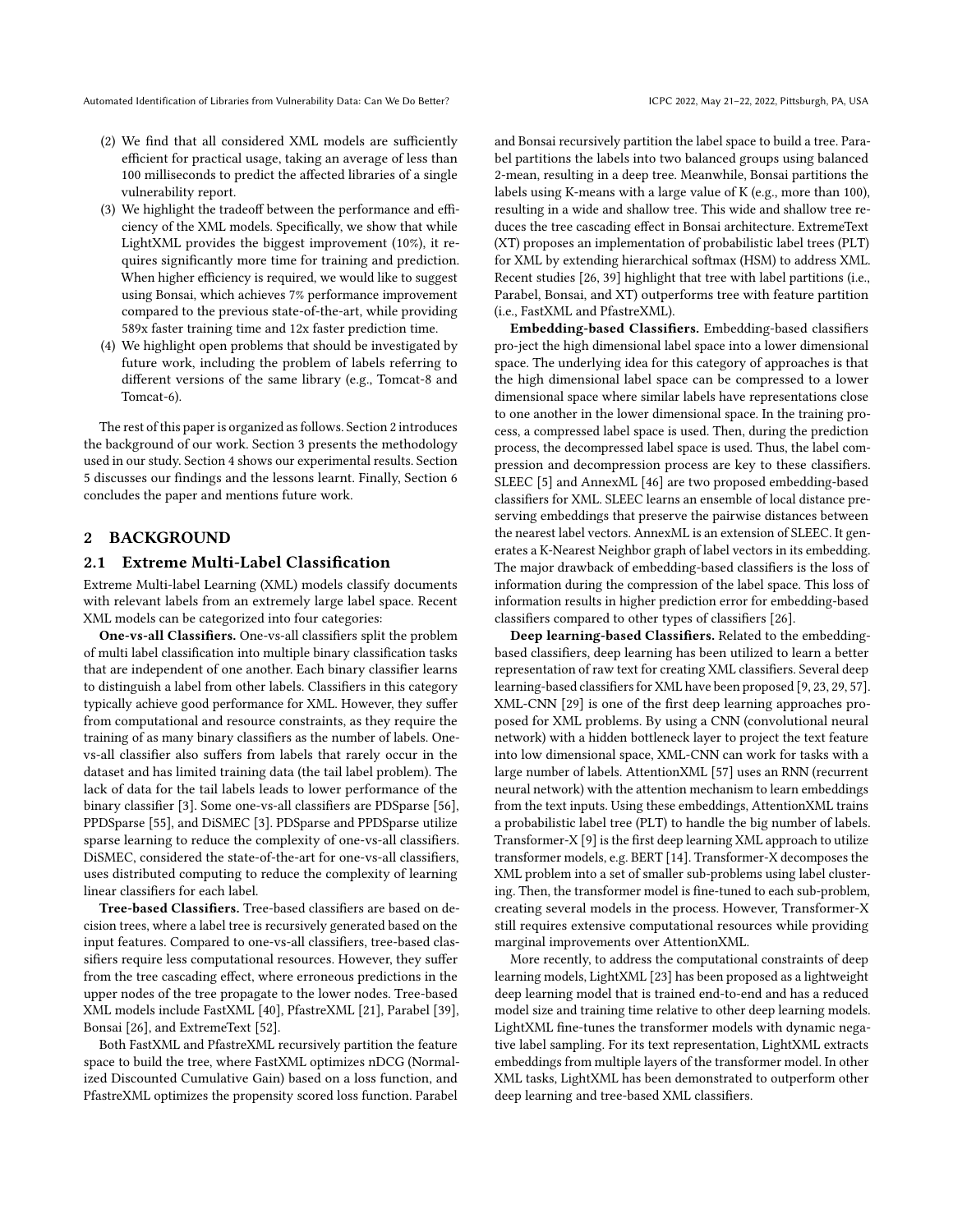<span id="page-3-3"></span>Stefanus A. Haryono\*, Hong Jin Kang\*, Abhishek Sharma<sup>†</sup>, Asankhaya Sharma<sup>†</sup>, Andrew Santosa† , Ang Ming Yi† , David Lo<sup>∗</sup>

For our study, we experiment on XML techniques that have achieved better performance in other tasks compared to FastXML, which is used in the prior work of Chen et al. [\[11\]](#page-10-7). From the onevs-all classifiers, we choose DiSMEC. From the tree-based classifiers, we choose Parabel, Bonsai, and ExtremeText. From the deep learning-based classifiers, we choose XML-CNN and LightXML. These XML techniques have good performance that was evaluated and highlighted by prior works [\[3,](#page-10-9) [23,](#page-10-13) [26,](#page-10-11) [29,](#page-10-14) [39,](#page-10-12) [52\]](#page-11-5). The descriptions of these techniques as well as their parameters used in our experiments are provided in Section [3.4.](#page-4-0)

# <span id="page-3-5"></span>2.2 Existing Approaches for Library Identification from Vulnerability Report

Chen et al. [\[11\]](#page-10-7) proposed two approaches to automatically identify affected libraries from vulnerability reports. In their study, they explored the CPE matcher and FastXML.

(1) CPE matcher. As a simple baseline that does not use machine learning, the CPE matcher is an approach that uses the library names listed in a vulnerability report's CPE configuration. After the library names are retrieved from the CPE configurations, they are output as the predicted affected libraries from the vulnerability report.

Overall, as the CPEs do not identify all relevant libraries, the CPE matcher achieves an average F1 of only 0.24 [\[11\]](#page-10-7).

(2) FastXML. Chen et al. [\[11\]](#page-10-7) proposed the use of FastXML. Their experiments showed that FastXML achieves an average F1-score of 0.51 at top-k predictions (k=1,2,3), outperforming the CPE matcher. A detailed description of the FastXML algorithm is provided in Section [3.4.](#page-4-0)

## <span id="page-3-1"></span>3 METHODOLOGY

#### <span id="page-3-0"></span>3.1 Dataset

We use the same dataset as prior work [\[11\]](#page-10-7), comprising 7,696 vulnerability reports with 4,682 labels (i.e., libraries) collected from the NVD (National Vulnerability Database) and the SCA (Software Composition Analysis) vulnerability database. Each report consists of a unique CVE ID, its vulnerability description, a list of web references, its CPE (Common Platform Enumeration) configuration, and its labels (i.e., the libraries that correspond to the given vulnerability report, manually curated by a team of security researchers). The information related to the vulnerability is collected from NVD entries between 2002 to 2019. For each vulnerability report, the SCA vulnerability database is used to determine the affected library names based on the vulnerability's CVE ID. Within the dataset, we find that each vulnerability is related to 1 – 432 libraries. The ground truth labels of this dataset are vetted by security experts from Veracode SCA.

## <span id="page-3-4"></span>3.2 Data Preparation

Before training the models, we preprocess the data in several steps. 1. Data Cleaning. We check the vulnerability reports in the dataset to ensure that their information is correct and up-to-date. For this purpose, we utilize the API provided by  $\mathrm{NVD}^1$  $\mathrm{NVD}^1$  and compare the information retrieved from the API with the dataset. From the

<span id="page-3-2"></span>



#### Figure 3: Distribution of the number of labels that the entries are related to

7,696 vulnerability reports that we checked, we find that 30 of them are no longer in use (e.g., no longer deemed a vulnerability, rejected by NVD, etc.). After removing these entries, our dataset has 7,666 vulnerability reports.

2. Label Merging. Next, we check the labels of the remaining 7,666 vulnerability reports and find that there are labels that always co-occur, which is a known problem in XML tasks [\[32,](#page-10-18) [51\]](#page-11-8). We find that the majority of co-occurrences are between labels that are closely related, such as gnome-session and gnome-shell. Therefore, we merge the labels that always co-occur into a single label. For example, the labels gnome-session and gnome-shell are merged into gnome-session;gnome-shell. We merged a total of 1,865 labels, reducing the number of labels from 4,682 to 2,817. Figure [3](#page-3-3) shows the distribution of the number of labels per vulnerability.

3. Feature Engineering. From each vulnerability report, we use its vulnerability description, references, and CPE configurations for training the models. We perform the same preprocessing steps as prior work [\[11\]](#page-10-7). While all three components are textual, we preprocess the components differently:

- Description: From the description text, we remove non-alphanumeric characters and non-noun words. Non-alphanumeric characters are removed using a regular expression. Meanwhile, we remove the non-noun words using the part-of-speech tagging provided by NLTK [\[6\]](#page-10-19) library. Following Chen et al. [\[11\]](#page-10-7) work, we also remove words that appear in more than 30% of the vulnerability data (i.e., common words). To do so, we use CountVectorizer from Scikit-Learn [\[36\]](#page-10-20) to count the occurrences of each word in the vulnerability data.
- References: We remove the non-alphanumeric characters from references. As an example, consider the reference link ["http://secunia.com/advisories/59328"](http://secunia.com/advisories/59328) from CVE-2014-1533. We replace non-alphanumeric characters with whitespace, resulting in the following string: http secunia com advisories 59328.
- CPE configurations: For each CPE configuration, we use a regular expression based on the CPE format [\[7\]](#page-10-21) to retrieve the library names in the CPE. Consider the following CPE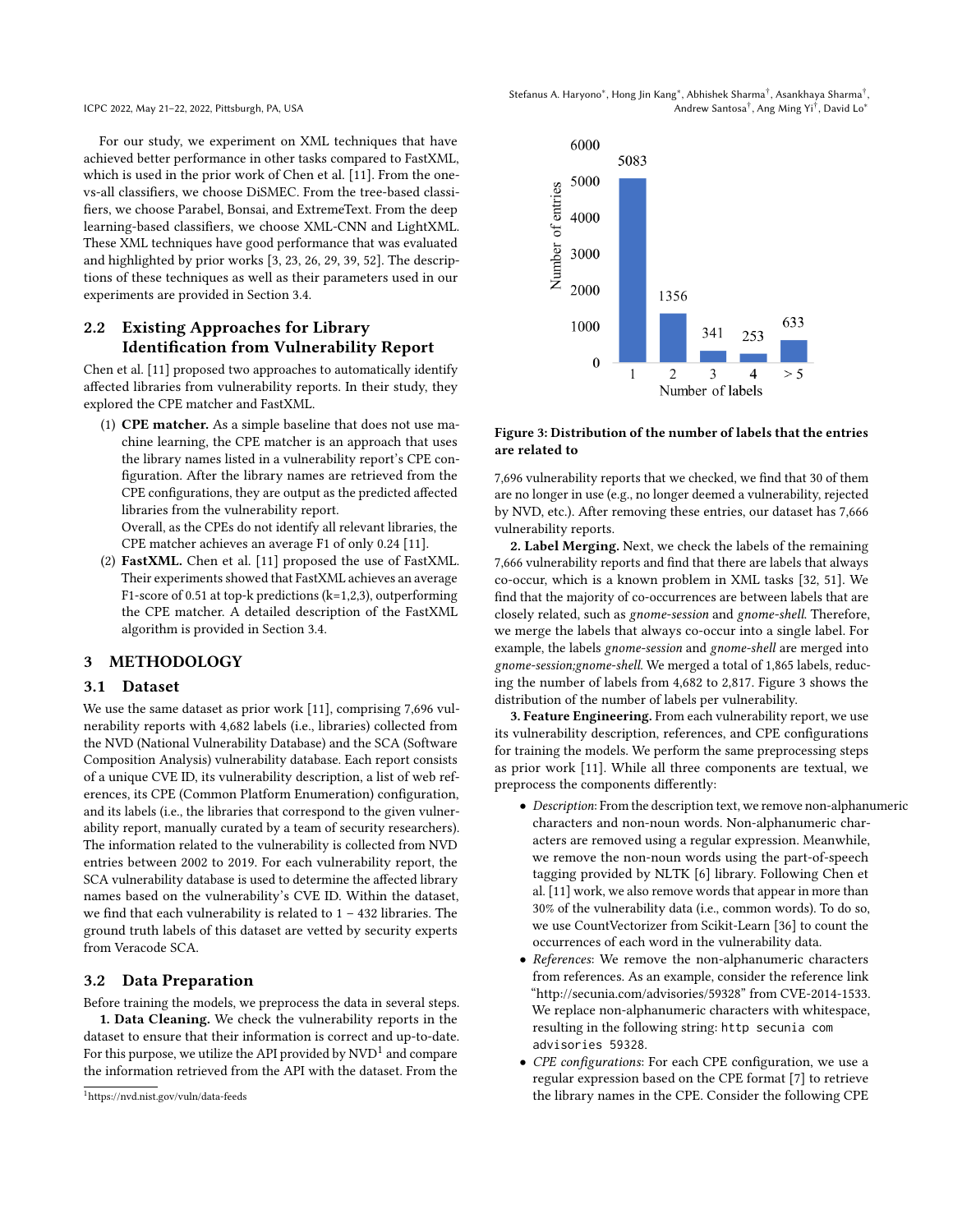configuration for CVE-2014-1533: cpe:2.3:a:mozilla: firefox:\*:\*:\*:\*:\*:\*. Using the regular expression, we retrieve the library name mozilla firefox.

After preprocessing, we concatenate the text into a single document. Then, the features for the XML models are extracted.

4. Train and Test Data Preparation. For a fair comparison between the models, we use the same training and testing dataset. Similar to Chen et al. [\[11\]](#page-10-7), we use a 75%-25% split, where 75% of the dataset forms the training dataset while the remaining 25% forms the test dataset. This evaluation strategy is the standard approach in the literature of XML [\[3,](#page-10-9) [23,](#page-10-13) [26,](#page-10-11) [29,](#page-10-14) [39,](#page-10-12) [40,](#page-11-2) [52\]](#page-11-5). As each instance in the dataset may have multiple labels, we use iterative stratification [\[42,](#page-11-9) [45\]](#page-11-10) to split the dataset, which is recommended for experiments on multi-label datasets [\[10,](#page-10-22) [43\]](#page-11-11). We use scikit- $multilearn's implementation<sup>2</sup>$  $multilearn's implementation<sup>2</sup>$  $multilearn's implementation<sup>2</sup>$  to split the dataset. This results in a split where the training dataset has 6,017 entries and the test dataset has 1,649 entries.

#### <span id="page-4-4"></span>3.3 Experimental Setup

Through our experiments, we aim to evaluate the performance (to answer RQ1) and efficiency (to answer RQ2) of the XML models. In this section, we describe the device configuration and the evaluation metrics used to assess the performance and efficiency of the model.

Device Configuration. All the model training and prediction processes are done in a Docker environment running Ubuntu 18.04 with Intel(R) i7-10700K @ 3.8GHz, 64GB RAM, and 2 RTX 3070 GPU. For the XML techniques which require deep learning (XML-CNN and LightXML), we utilize the GPU for training. For the techniques that do not require deep learning (FastXML, DiSEMC, Parabel, Bonsai, ExtremeText), we utilize all available CPU cores (8 cores).

Performance Metric. Following previous work [\[11\]](#page-10-7), we evaluate the performance of a model through precision (P), recall (R), and F1-score (F1) calculated for the top  $k$  ( $k=1,2,3$ ) prediction results. In total, we have nine performance metrics: P@1, R@1, F1@1, P@2, R@2, F1@2, P@3, R@3, and F1@3. These metrics are standard metrics used for the evaluation of XML tasks in prior studies [\[23,](#page-10-13) [26,](#page-10-11) [39,](#page-10-12) [40,](#page-11-2) [52\]](#page-11-5). To produce predictions, each XML model computes a score for the possible labels for a given NVD entry. The labels are ranked based on the score, from which we obtain the top- $k$  prediction. Given the top- $k$  prediction  $pred_k(vul)$  and the actual labels *label(vul)* for a given vulnerability report, *precision@k* and recall@k are defined as follow:

$$
precision@k(vul) = \frac{pred_k(vul) \cap label(vul)}{k}
$$

$$
recall@k(vul) = \frac{pred_k(vul) \cap label(vul)}{|label(vul)|}
$$

Then, we compute the average of the precision and recall calculated above to obtain the *precision@k* and *recall@k* that we use to compare the performance between the XML techniques (n refers to the number of data):

$$
precision@k = \frac{1}{n} \sum_{vul=1}^{n} precision@k(vul)
$$

<span id="page-4-2"></span>Table 1: FastXML training parameters

| Parameter             | Value              |
|-----------------------|--------------------|
| Number of trees       | 64                 |
| Parallel jobs         | No. of CPUs        |
| Max. leaf size        | 10                 |
| Max. labels per leaf  | 20                 |
| Re-split count        |                    |
| Subsampling data size | 1 (no subsampling) |
| Sparse multiple       | 25                 |
| Random number seed    | 2016               |
| Feature               | <b>TF-IDF</b>      |

Table 2: DiSMEC training parameters

<span id="page-4-3"></span>

| Parameter      | Value                                 |  |  |  |
|----------------|---------------------------------------|--|--|--|
| Solver type    | L2-regularized                        |  |  |  |
|                | L2-loss support vector classification |  |  |  |
| <b>Bias</b>    |                                       |  |  |  |
| Cost           |                                       |  |  |  |
| Learning batch | 1000                                  |  |  |  |
| Feature        | bag-of-words                          |  |  |  |

$$
recall@k = \frac{1}{n} \sum_{vul=1}^{n} recall@k(vul)
$$

Finally, we calculate the  $F1$ -score@k by using the harmonic mean of precision@k and recall@k.

$$
F1@k = 2 \times \frac{precision@k \times recall@k}{precision@k + recall@k}
$$

Efficiency Metric. To evaluate the efficiency of the models, we measure their execution time during training and prediction. The training time is measured from the start of the training process until the trained model is saved to a file. For prediction time, we measure the time required to produce predictions for the entire test dataset containing 1,649 vulnerability reports. From the time to produce predictions for the entire dataset, we compute the average time required by the model to produce predictions of the affected libraries for one vulnerability report.

#### <span id="page-4-0"></span>3.4 Model Implementation

Using the dataset that has been split into train and test data as specified in Section [3.2,](#page-3-4) we perform experiments using seven different XML models. For the three tree-based models (i.e., FastXML, Parabel, and Bonsai), the performance of the model may fluctuate slightly due to the randomness in the clustering. To mitigate the effect of randomness, we run the experiment ten times for each treebased model and report the average of the performance metrics. For the one-vs-all and deep-learning based models, we construct one model each as the performances of these models do not fluctuate. For all models, we select parameters based on the parameters reported in previous works. If more than one set of parameters were reported, we pick the parameters used for experiments on datasets that are most similar to our dataset by comparing the total number of entries and labels. For each model, the set of features used in

<span id="page-4-1"></span> $^{2}$ [http://scikit.ml/api/skmultilearn.model\\_selection.iterative\\_stratification.html](http://scikit.ml/api/skmultilearn.model_selection.iterative_stratification.html)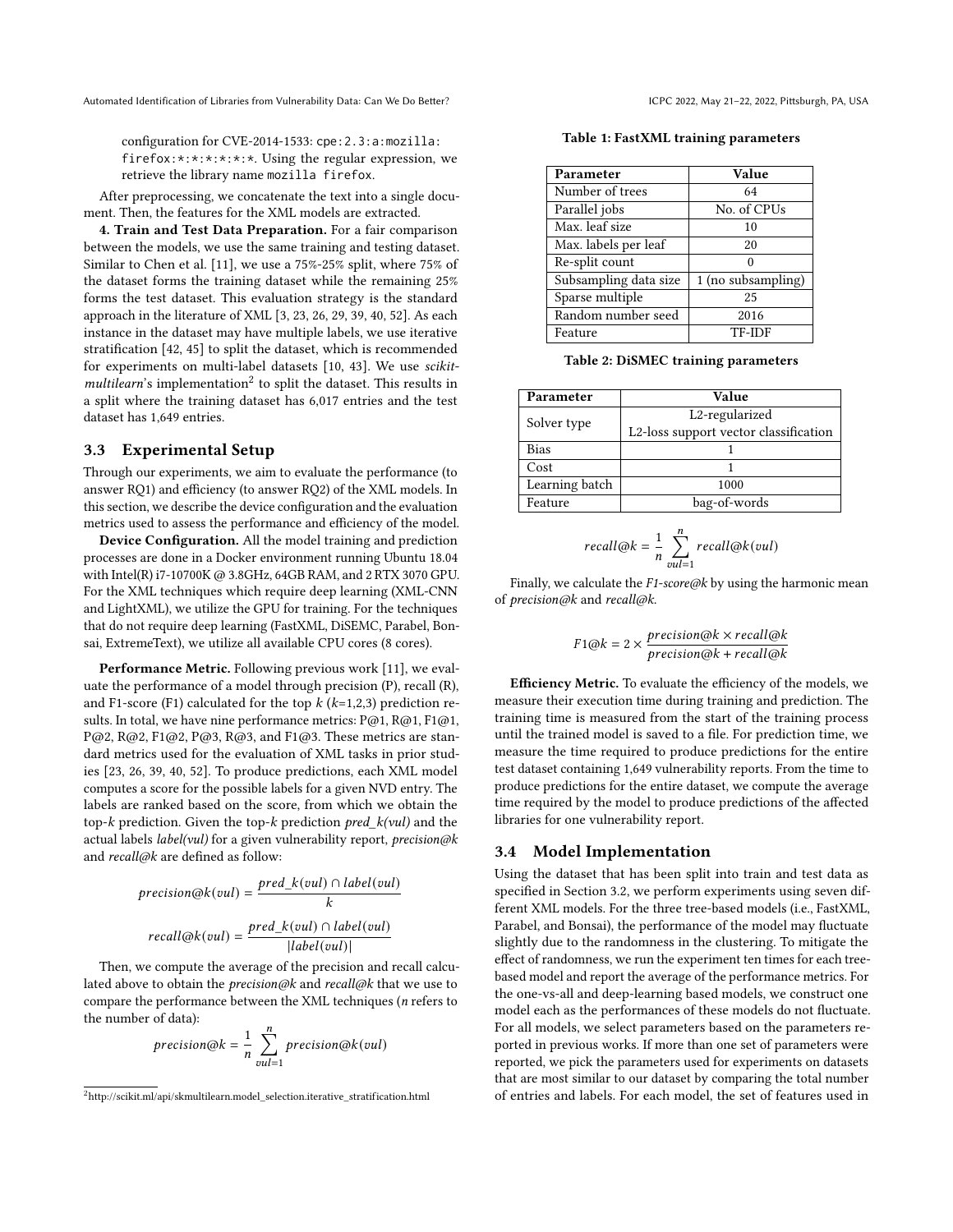<span id="page-5-0"></span>

| Table 3: Parabel and Bonsai model training parameters |  |
|-------------------------------------------------------|--|
|-------------------------------------------------------|--|

| Parameter           | Parabel          | <b>Bonsai</b> |
|---------------------|------------------|---------------|
| Clustering function | Balanced 2-means | K-means       |
| Cluster size        |                  | 100           |
| Num trees           | 3                |               |
| Loss function       | hinge            | hinge         |
| Maximum depth       | 20               | 20            |
| Feature             | <b>TF-IDF</b>    | <b>TF-IDF</b> |

<span id="page-5-1"></span>Table 4: ExtremeText model training parameters

| Parameter                     | Value         |
|-------------------------------|---------------|
| Learning-rate                 | 1.0           |
| L <sub>2</sub> regularization | 0.001         |
| Tree arity                    | 2             |
| Word vector size              | 100           |
| Feature                       | <b>TF-IDF</b> |

the model training are based on the feature extraction approaches listed in each model's corresponding paper.

FastXML. FastXML is a tree-based XML classifier, using trees to represent hierarchies over the feature space. An ensemble of trees are trained, and to build a tree, FastXML recursively partitions the parent node by optimizing the normalized Discounted Cumulative Gain (nDCG) as its ranking loss function. To perform prediction, FastXML returns the ranked list of the most frequently occurring labels in all the leaf nodes of the built trees ensemble. As the model used for baseline comparison, we replicate the FastXML model used by Chen et al. [\[11\]](#page-10-7). We use the model parameters that are listed in their paper, which can be seen in Table [1.](#page-4-2)

DiSMEC. DiSMEC (Distributed Sparse Machines for Extreme Multi-label Classification) [\[3\]](#page-10-9) is a one-vs-all XML classifier that uses a distributed learning mechanism for scalable one-vs-all model training. DiSMEC employs a binary one-vs-rest framework to learn the weight vector for each label. As the number of labels grows, more weight vectors has to be learned.

For better performance, DiSMEC takes a distributed approach, where labels are sent to training nodes in batches of 1,000. Within each node, a batch is trained in parallel [\[8\]](#page-10-23). Using this approach, DiSMEC achieves comparable training and prediction time with tree-based XML classifiers (e.g. FastXML). In our experiments on DiSMEC, we use the parameters listed in Table [2.](#page-4-3) These parameters were used for all experiments in the study proposing DiSMEC [\[3\]](#page-10-9).

Parabel. Parabel [\[39\]](#page-10-12) combines a tree-based approach and a one-vs-all approach. One-vs-all approaches tend to have higher prediction accuracies compared to tree-based classifiers. On the other hand, one-vs-all approaches have significantly higher training and prediction cost compared to tree-based approaches. Parabel aims to have a comparable training speed with tree-based approaches while maintaining a similar accuracy to the one-vs-all XML approach.

Parabel learns up to three label trees by recursively partitioning the labels into two balanced groups using balanced 2-means clustering. Each leaf node in a label tree is associated with a set of linear one-vs-all classifiers, one for each label contained in the leaf. Each non-leaf node within the tree is associated with binary classifiers that decide whether the currently processed data should be passed

<span id="page-5-2"></span>

|  |  |  |  |  |  | Table 5: XML-CNN model training parameters |
|--|--|--|--|--|--|--------------------------------------------|
|--|--|--|--|--|--|--------------------------------------------|

| Parameter           | Value           |  |  |
|---------------------|-----------------|--|--|
| Dynamic max pooling | [128, 128, 128] |  |  |
| Filter channel      | 128             |  |  |
| Filter sizes        | [2, 2, 2]       |  |  |
| Hidden dimensions   | 1024            |  |  |
| Learning rate       | 0.003           |  |  |
| Stride              | [2, 1, 1]       |  |  |
| Feature             | TF-IDF          |  |  |

down to the left, right, or both child nodes. A data may arrive into multiple leaf nodes, where the one-vs-all classifiers predict the corresponding labels. In our experiments, we use the parameters shown in the second column of Table [3.](#page-5-0) These parameters were used for all experiments in the study proposing Parabel [\[39\]](#page-10-12).

Bonsai. Bonsai [\[26\]](#page-10-11) works similarly to Parabel, learning label trees by partitioning the labels and having one-vs-all classifiers in its leaf node. Different from Parabel's deep and balanced tree, Bonsai creates a diverse and shallow tree. This is done by setting the K value of its K-means clustering to >2 (default to K=100 in the Bonsai implementation) and dropping the balanced trees constraint. The intuition behind the use of a shallow tree is to minimize the error propagation due to the tree cascading effect. In our experiments on Bonsai, we use the parameters shown in the third column of Table [3.](#page-5-0) These parameters were also used in all experiments in the study proposing Bonsai [\[26\]](#page-10-11).

ExtremeText. ExtremeText (XT) [\[52\]](#page-11-5) is a tree-based model that is built on top of FastText [\[24\]](#page-10-24), a text classification approach using hierarchical softmax (HSM). XT extends FastText for XML problems by utilizing probabilistic label trees (PLT) [\[22\]](#page-10-25), which generalizes HSM for multi-label classification. In building the PLT, XT uses hierarchical clustering with recursive balanced k-means until the size of the clusters are smaller than a given value (e.g., 100). This clustering approach allows for similar labels to be located close to one another within the tree. Each node in the tree is associated with a logistic regression classifier. In our experiments, we use the training parameters shown in Table [4,](#page-5-1) which are based on the parameters used for the experiments on the EURLex-4K [\[33\]](#page-10-26) dataset in the study proposing XT [\[52\]](#page-11-5).

XML-CNN. XML-CNN [\[29\]](#page-10-14) is a deep learning approach for XML. XML-CNN extends the CNN (Convolutional Neural Network) proposed by Kim et al. [\[27\]](#page-10-27). To adapt the CNN architecture for XML tasks, XML-CNN makes some modifications in its architecture. XML-CNN uses binary cross-entropy (BCE) loss function rather than the sigmoid function, as they find that BCE loss is more suitable for XML. XML-CNN adds a hidden bottleneck layer, which is a fullyconnected hidden layer between the pooling and output layer.

XML-CNN requires a validation dataset for training. Thus, to train an XML-CNN model, we further split the training dataset into 80% training data (4850 entries) and 20% validation data (1167 entries). The parameters that we use for the XML-CNN model are listed in Table [5.](#page-5-2) These parameters were used in the experiments in the study proposing XML-CNN [\[29\]](#page-10-14).

LightXML. LightXML [\[23\]](#page-10-13) is a recent deep learning-based XML approach that takes a transformer-based approach. LightXML is a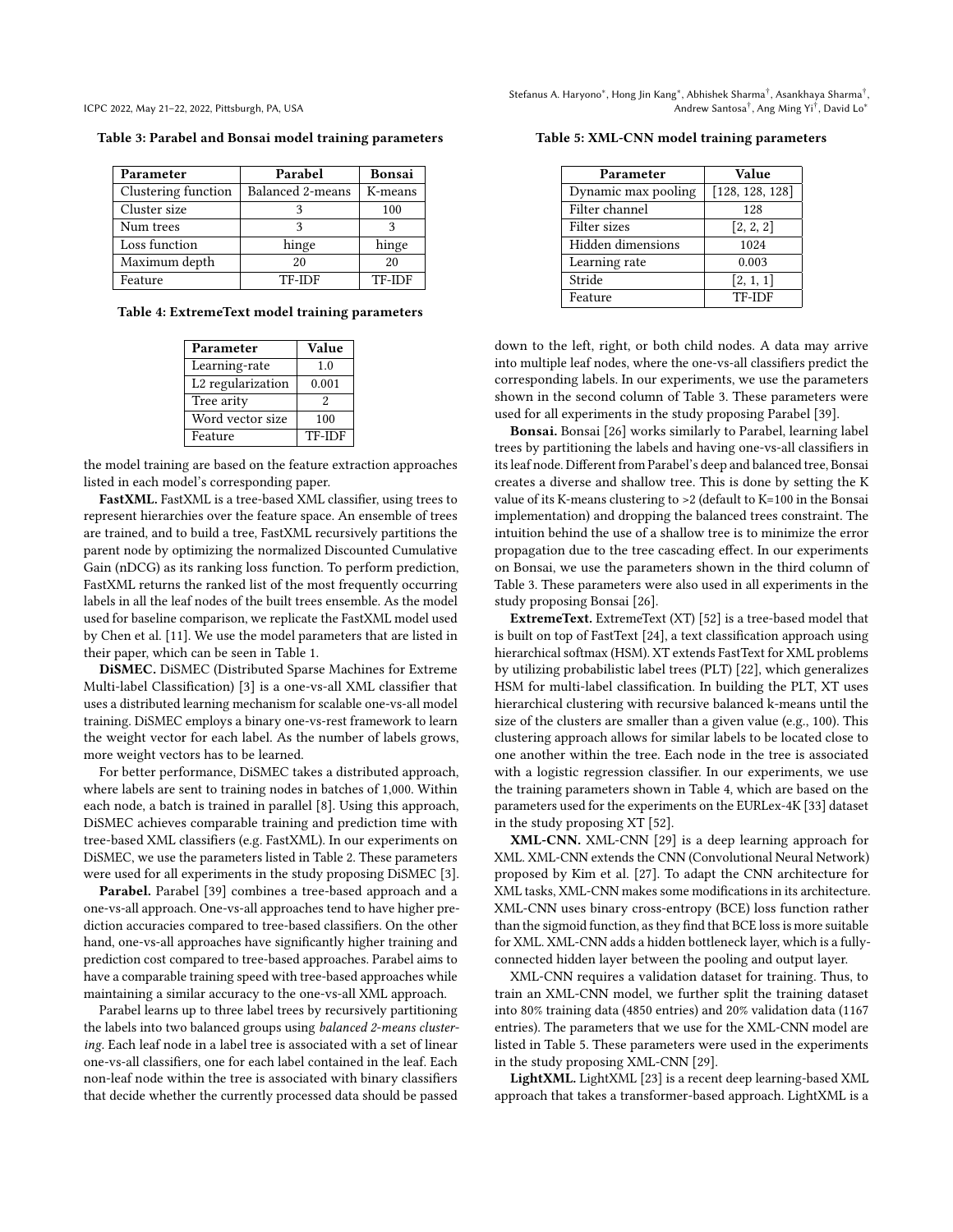Table 6: LightXML training parameters

<span id="page-6-1"></span>

| Parameter     | Value                         |
|---------------|-------------------------------|
| Learning rate | 0.00001                       |
| Epoch         | 30                            |
| Batch size    | 4                             |
| SWA warmup    | 10                            |
| SWA step      | 200                           |
| Feature       | Transformer generated vectors |

deep learning model which fine-tunes a transformer model with dynamic negative label sampling. LightXML model consists of four components: label clustering, text representation, label recalling, and label ranking. First, the labels are clustered such that each label belongs to one label cluster. Balanced 2-means clustering is used to recursively partition the label sets to create the clusters. Then, to obtain the text representation, LightXML uses transformer models which embed raw text into a high dimensional representation. For this purpose, three pre-trained transformer models are used: BERT [\[14\]](#page-10-17), XLNet [\[53\]](#page-11-12), and RoBERTa [\[30\]](#page-10-28). To reduce the computational complexity associated with the use of transformers, only the base model of each transformer is used (12 layers and 768 hidden dimensions). This text representation is the input of the label recalling and label ranking components.

For label recalling and label ranking, LightXML uses generative cooperative networks with dynamic negative label sampling. Label recalling acts as the generator that dynamically samples positive and negative labels. The label ranking part acts as the discriminator, which distinguish between positive and negative labels. Given a raw text as an input, LightXML first takes it as input to construct a representation. Using the text representation, the label recalling scores all label clusters and returns possible labels. Finally, the label ranking scores every label returned by the label recalling component, obtaining the top-k labels. For our LightXML model training, we use the parameters shown in Table [6.](#page-6-1) These parameters are based on the parameters used in the experiments on the EURLex-4k [\[33\]](#page-10-26) dataset in the study proposing LightXML [\[23\]](#page-10-13).

## <span id="page-6-0"></span>4 RESULTS

Based on the experiment setup that we describe in Section [3.3,](#page-4-4) we conduct our experiments on the six different XML techniques. We compare their results with the FastXML baseline [\[11\]](#page-10-7). The following subsections provide details of the evaluation results on both the performance (RQ1) and the efficiency (RQ2) of the XML techniques.

# 4.1 RQ1: Do deep learning-based models and other recently proposed XML models outperform FastXML?

The results of the performance evaluation for all XML techniques are shown in Table [7.](#page-7-1) Based on the experiment results, we found that all XML techniques other than DiSMEC and XML-CNN achieve better results than FastXML on all the evaluation metrics. The biggest performance improvement can be seen in the top-1 prediction results, where ExtremeText, Parabel, Bonsai, and LightXML achieve 5%, 8%, 8%, and 10% F1-score improvement respectively. For the top-2 prediction results, ExtremeText, Parabel, Bonsai, and LightXML achieve 3%, 7%, 7%, 9% F1-score improvement respectively. For the top-3 prediction results, ExtremeText, Parabel, Bonsai, and LightXML achieve 3%, 6%, 6%, and 10% F1-score improvement respectively. Among the tested XML techniques, LightXML achieves the highest improvement from the FastXML baseline.

While LightXML outperforms other models in terms of effectiveness, XML-CNN does not. Furthermore, the tree-based model, Bonsai, has comparable performance to LightXML. This indicates that deep learning methods do not always outperform tree-based models. Future work should, therefore, still consider XML techniques that use approaches other than deep learning-based techniques.

Comparing the performance of the XML models with the CPE matcher described in Section [2.2,](#page-3-5) we observe that all XML models achieve better performance. Even the worst performing XML model, DiSMEC, with an average F1-score of 0.62, outperforms the CPE matcher which achieves an average F1-score of only 0.24 based on Chen et al.'s [\[11\]](#page-10-7) evaluation. This highlights that the use of machine learning approaches significantly improves accuracy in predicting affected libraries from vulnerability reports.

Apart from DiSMEC and XML-CNN, the other XML models outperform FastXML. Both the best-performing deep learning-based approach and tree-based approach obtain improvements of 5% – 10% over FastXML. The transformer-based LightXML has the greatest F1-score improvement of 10%.

## 4.2 RQ2: How efficient are the different XML techniques?

It is important that the trained XML models are efficient enough for practical application. The results of the efficiency evaluation for the XML techniques are shown in Table [8.](#page-7-2) All techniques, apart from LightXML, have a shorter training time compared to the baseline FastXML. In terms of prediction time, only one model, LightXML, requires a longer time to produce its predictions than FastXML. XML-CNN achieves 3x faster training time and 2x faster prediction time than FastXML, while ExtremeText achieves 6x faster training time and 11x faster prediction time. To train LightXML, over 15,378 seconds (4.27 hours) are required, which is higher than the 294 seconds required for training FastXML. Despite the decrease in efficiency, LightXML can be trained in several hours and is, therefore, still practical to be deployed for practical use. The LightXML model can be retrained overnight whenever a change in data distribution is observed (e.g. the model's effectiveness begins to drop).

The biggest improvements over FastXML can be seen in Parabel and Bonsai, which have similar training and prediction times. It takes less than a second to train both Parabel and Bonsai. Specifically, Parabel takes 0.47 seconds while Bonsai takes 0.50 seconds. These training times are equal to 627x and 589x faster training time over FastXML respectively. For prediction, Parabel takes 0.63 seconds while Bonsai takes 0.64 seconds, 12x faster than FastXML.

We also compute the average time required to predict the libraries of one vulnerability report in the test data. All of the XML models have an average prediction time of less than one second. Parabel achieves the fastest prediction time of 0.38 milliseconds for a vulnerability report. Meanwhile, LightXML requires the longest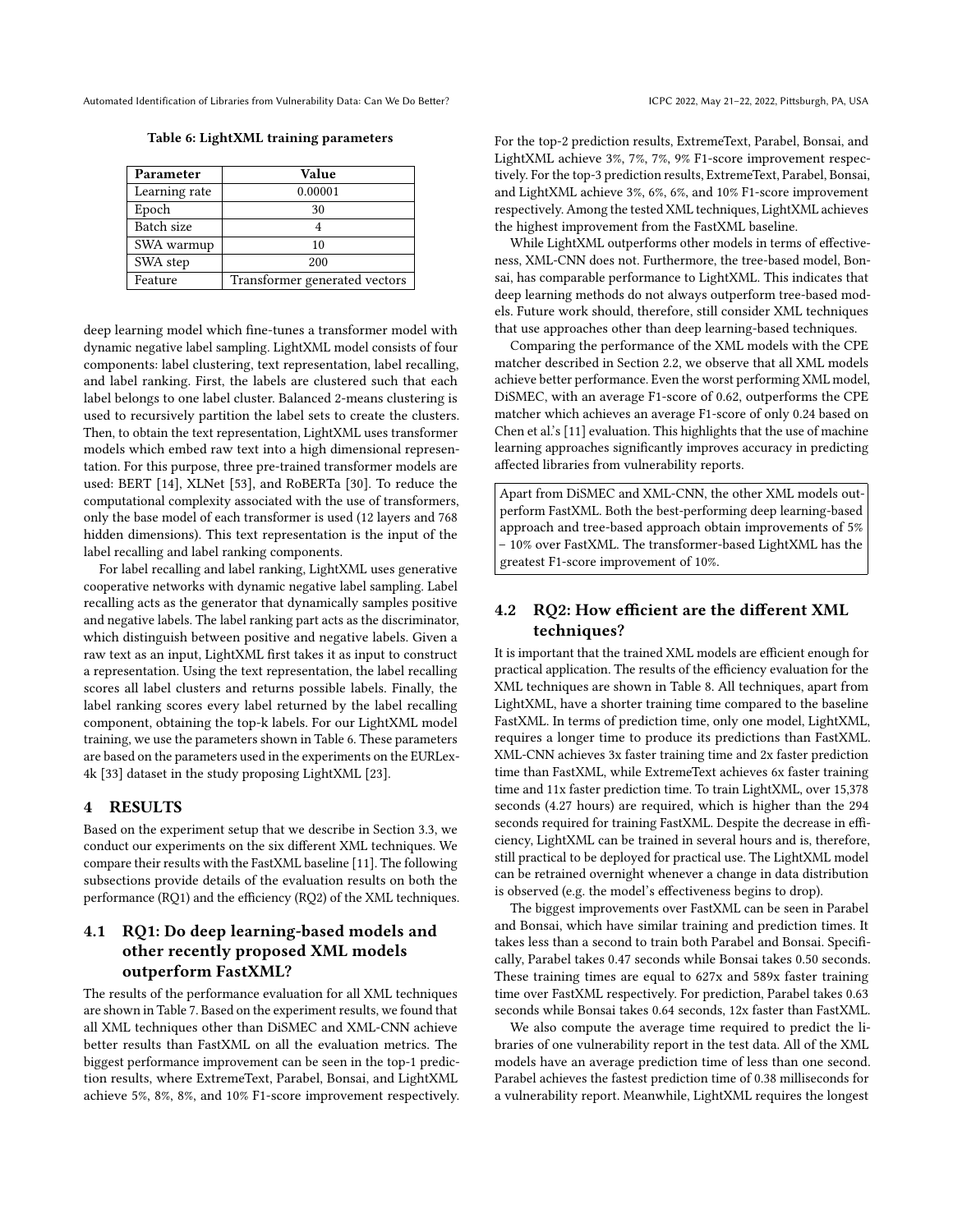Stefanus A. Haryono\*, Hong Jin Kang\*, Abhishek Sharma<sup>†</sup>, Asankhaya Sharma<sup>†</sup>, Andrew Santosa† , Ang Ming Yi† , David Lo<sup>∗</sup>

ICPC 2022, May 21–22, 2022, Pittsburgh, PA, USA

<span id="page-7-1"></span>Table 7: Experiment result on the performance of various XML modeling techniques. The two models with the best performance are highlighted in bold text. The average F1 is the arithmetic mean of F1@1, F1@2, and F1@3. Improve vs. FastXML column shows the average F1-score improvement of the model compared to FastXML. The category column refers to the category of the model based on Section [2.1.](#page-2-1)

| Category          | Model              | P@1  | R@1  | F1@1 | P@2  | R@2  | F1@2 | P@3  | R@3  | F1@3 | Avg. F1 | Improve vs.<br><b>FastXML</b> |
|-------------------|--------------------|------|------|------|------|------|------|------|------|------|---------|-------------------------------|
| One-vs-all        | <b>DiSMEC</b>      | 0.79 | 0.58 | 0.67 | 0.57 | 0.72 | 0.64 | 0.44 | 0.76 | 0.55 | 0.62    | $-3%$                         |
| Deep learning     | XML-CNN            | 0.80 | 0.59 | 0.68 | 0.58 | 0.75 | 0.65 | 0.44 | 0.79 | 0.56 | 0.63    | $-1%$                         |
| Tree-based        | FastXML            | 0.81 | 0.59 | 0.69 | 0.59 | 0.74 | 0.65 | 0.45 | 0.79 | 0.57 | 0.64    | $0\%$                         |
| Tree-based        | <b>ExtremeText</b> | 0.84 | 0.63 | 0.72 | 0.59 | 0.77 | 0.67 | 0.45 | 0.82 | 0.58 | 0.66    | 3%                            |
| Tree-based        | Parabel            | 0.87 | 0.65 | 0.74 | 0.62 | 0.80 | 0.70 | 0.47 | 0.85 | 0.60 | 0.68    | 7%                            |
| <b>Tree-based</b> | Bonsai             | 0.87 | 0.65 | 0.74 | 0.62 | 0.80 | 0.70 | 0.47 | 0.86 | 0.61 | 0.68    | 7%                            |
| Deep learning     | LightXML           | 0.88 | 0.66 | 0.75 | 0.64 | 0.82 | 0.72 | 0.49 | 0.87 | 0.63 | 0.70    | 10%                           |

#### <span id="page-7-2"></span>Table 8: Execution time for training and prediction

| Model              | Train (s) | Prediction (s) | Avg. Pred. (ms) |
|--------------------|-----------|----------------|-----------------|
| Parabel            | 0.47      | 0.63           | 0.38            |
| Bonsai             | 0.50      | 0.64           | 0.39            |
| <b>DiSMEC</b>      | 24.28     | 2.55           | 0.58            |
| <b>ExtremeText</b> | 43.64     | 0.67           | 1.55            |
| XML-CNN            | 90.34     | 3.24           | 1.96            |
| FastXML            | 294.75    | 8.01           | 4.86            |
| LightXML           | 15.378.65 | 103.72         | 62.90           |

prediction time of 62.90 milliseconds for a vulnerability report, 13x more than the prediction time of FastXML model. All considered XML models, including LightXML, are practical as they produce predictions for a single vulnerability report in a fraction of a second.

Overall, the considered XML models are all practical for use in terms of efficiency. Apart from LightXML, all models have better efficiency than FastXML in both training and prediction time. LightXML underperforms all other models, requiring training time that is two orders of magnitude greater than FastXML. In turn, FastXML is an order of magnitude less efficient than the other five models. Other than LightXML, the models require just a fraction of a second for the average prediction time of one vulnerability report.

#### <span id="page-7-0"></span>5 DISCUSSION

#### 5.1 Lessons Learned

Transformer-based deep learning model achieves the best performance but is less efficient. Based on the experimental results described in Section [4,](#page-6-0) we find that among the tested XML techniques, LightXML is the best-performing model. Our results are consistent with other studies in text classification in multiple tasks, in which transformer-based models outperform other models [\[1,](#page-10-29) [35,](#page-10-30) [49,](#page-11-13) [54\]](#page-11-14). However, the improvements in the effectiveness are not without a cost. Transformer-based models require more computational resources and take more time for both training and prediction. This limitation can be seen in the training and prediction time of LightXML that is shown in the last row of Table [8.](#page-7-2)

<span id="page-7-3"></span>

#### Figure 4: The number of occurrences of labels in the dataset.

LightXML takes 15,378.65 seconds (4 hours 16 minutes, and 18.65 seconds) for training and 103.72 seconds (1 minute 43.72 seconds) for making 1,649 predictions. This is greater than the training and prediction times of other XML models. For example, Bonsai takes less than one second for both training and prediction.

Knowing this characteristic of the transformer-based model, several considerations can be made when choosing an XML model. If short training and prediction time is important, then it may be better to use a tree-based model, such as Bonsai, which achieves only slightly worse performance than LightXML but has higher efficiency. Meanwhile, if time and computational resources are not a problem, the transformer-based model achieves the best performance. In the future, another possible approach is to reduce the required resource and time of the transformer model. LightXML utilize three transformer models, namely BERT [\[14\]](#page-10-17), RoBERTa [\[30\]](#page-10-28), and XLNet [\[53\]](#page-11-12). It is possible to either reduce the number of transformer models used (e.g., only using one transformer model ) or to use recently proposed lightweight transformer models [\[16,](#page-10-31) [31,](#page-10-32) [44\]](#page-11-15).

Ease of predicting the tail labels. Prior studies [\[26,](#page-10-11) [48\]](#page-11-16) raised the problem that improvements in the effectiveness of better XML models may come only from the better prediction of the labels with a large number of training data (the head labels), while still performing poorly on the labels with a small number of training data (the tail labels). This is undesirable in a practical setting with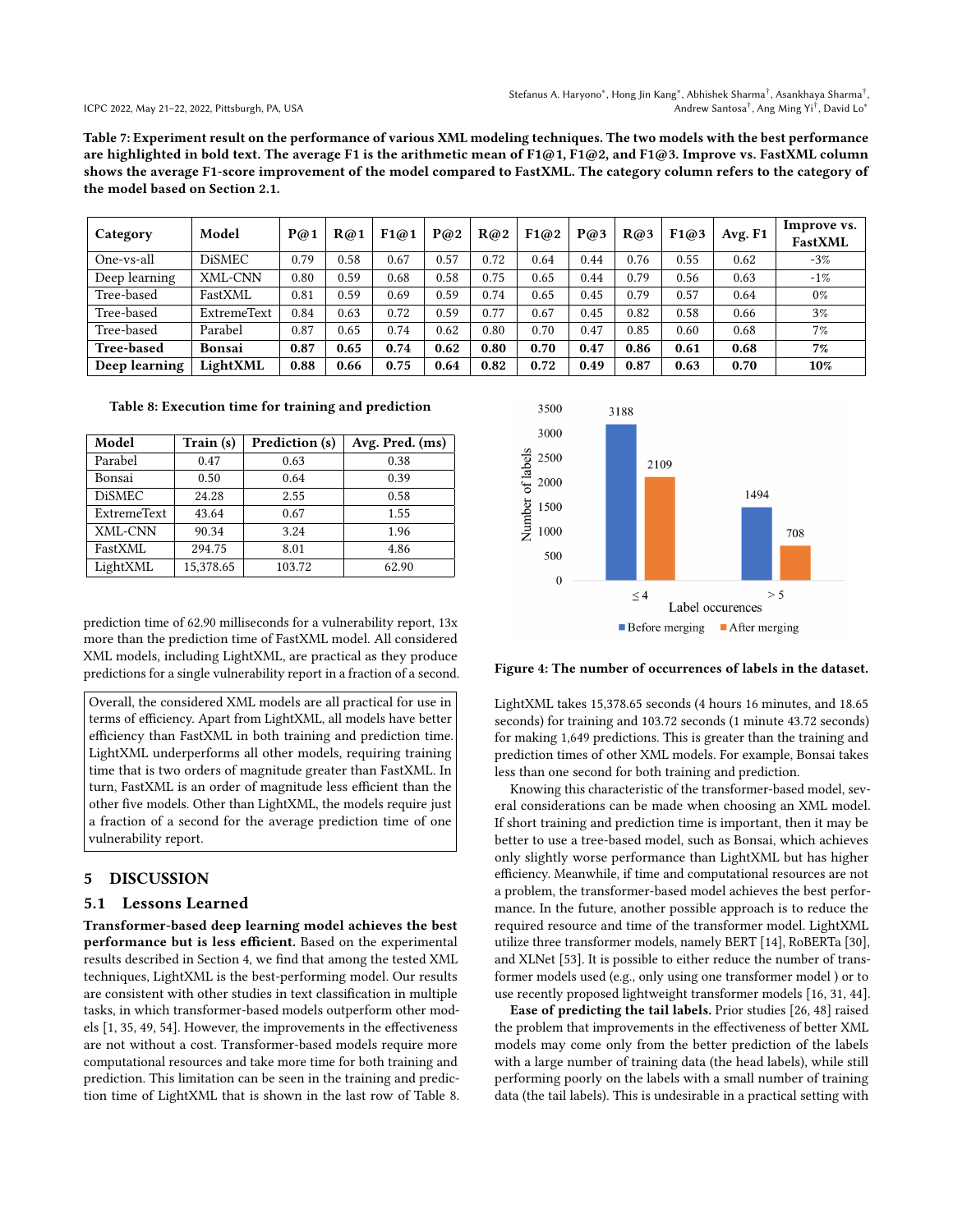<span id="page-8-0"></span>

Figure 5: Top-1 prediction differences and intersections between FastXML and LightXML model.

real-world implications, such as our task. Therefore, it is important to understand the data associated with the tail labels.

In our analysis of the dataset, we find that a total of 3,188 labels (68.1%) have less than 4 entries in the dataset, i.e., tail labels. As such, it may be challenging for machine learning algorithms to train good models that accurately predict many labels due to the low amount of training data for the tail labels. The distribution of the label occurrence of the dataset can be seen in Figure [4.](#page-7-3) Moreover, considering the large proportion of labels with limited examples (78.1% labels have four or less examples), prior studies [\[11,](#page-10-7) [29\]](#page-10-14) have suggested that deep learning-based approaches may not be suitable due to data scarcity and the lack of training data for the tail labels. However, our experiments have been surprising; the results of our experiments show that recent models, including the deep learningbased LightXML, achieve high effectiveness. This suggests that the problem of tail labels did not hinder the XML models in our task of identifying relevant libraries.

To understand this phenomenon, we analyze a subset of data where the labels occur four or less times, i.e., the tail labels, in the dataset. We find that vulnerabilities associated with libraries that appear four or less times in the dataset are more likely to have a vulnerability description that explicitly mentions at least one of the affected library names, which can be learned as highly discriminative features by the XML models. Out of 2,642 vulnerabilities, 2,191 (83%) of them contain an explicit mention of the library in the vulnerability report. This is a higher proportion than the libraries that appear more than four times; out of 5,024 vulnerabilities, 3,726 (74%) of them contain an explicit mention of the library. Using a Chi-Square test to compare the distributions, we obtain a Chi-Square statistic of over 75.5 and p-value less than 0.05, indicating that the distributions of library mentions of frequently appearing libraries differ from that of libraries uncommonly seen in the dataset. In other words, library names are more likely to appear in the text of vulnerability reports describing uncommon libraries.

Still, if a machine learning approach, which typically requires many examples for training [\[15,](#page-10-33) [41\]](#page-11-17), does not encounter a label in the training dataset, it cannot correctly predict the label when the model is deployed. As such, an XML model is limited by its inability to correctly predict a previously unseen library affected by a vulnerability. This is a challenge for future work.

On how LightXML achieves better prediction accuracy. We conduct a deeper analysis on the prediction results of the XML models to get a better understanding of the more accurate predictions provided by the recent XML models. In particular, we compare the

predictions of the baseline FastXML model against the best performing LightXML model. Figure [5](#page-8-0) shows a Venn diagram comparing the top-1 predictions of both models. There are 164 vulnerability reports where LightXML provides a correct prediction while FastXML does not. Meanwhile, there are 41 reports where FastXML provides a correct prediction while LightXML does not. We further analyze these cases to better understand the XML models.

First, we analyze the 164 vulnerability reports where the affected libraries are correctly predicted only by LightXML. We find that FastXML produces frequently occurring labels for the 164 vulnerability reports. FastXML incorrectly predicts 49 (30%) of them with ImageMagick library, 15 (9%) of them with firefox library, and 15 (9%) of them with kernel-rt library. These libraries are some of the most frequently-occurring libraries within our dataset, with ImageMagick, firefox, and kernel-rt occurring in 5.2% (most common label), 5.1% (second most common label), and 3.8% (fourth most common label) of the CVE entries respectively. This may indicate that FastXML defaulted to predicting the most frequent libraries on these vulnerability reports, which suggests that it did not manage to extract discriminating features from them.

Then, we analyze the 41 entries that are correctly predicted by FastXML but not by LightXML. We observe that most of the failures are caused by LightXML predicting other labels that are related to the actual affected library. Consider CVE-2014-6468 and CVE-2015- 0437. Both vulnerabilities affect java-1.8.0-openjdk. However, LightXML predicts java-1.6.0-ibm, which is a different version of java, instead. These cases account for 16 of the 41 (39%) failures. We further analyze the 194 vulnerability reports where LightXML is unable to provide a correct top-1 prediction. We find a similar finding, where 93 out of the 194 (48%) incorrect top-1 predictions are due to LightXML predicting related labels (of the wrong version).

#### 5.2 Future Directions

While using more sophisticated XML techniques have led to improvements, there are still vulnerability reports with affected libraries that were not correctly predicted by the techniques. We outline challenges and directions for future work:

Similar features with different labels. The features used for classification are extracted from the description, reference URLs, and CPE configuration of the vulnerability reports. We find that there are vulnerability reports with similar features but have different labels. An example is the vulnerability report of CVE-2014-1568. This vulnerability affects three libraries, namely nss, nss-softokn, and nss-util. However, LightXML and Bonsai identify firefox, thunderbird, and nss as the 3 most related labels. Upon investigation, we observe that the features of the report are similar to other reports of vulnerabilities affecting firefox and thunderbird. To check this hypothesis, we extract the term frequency - inverse document frequency (TF-IDF) vectors from our dataset using Scikit-Learn [\[36\]](#page-10-20) library.[3](#page-8-1) Then, we compare the similarity of CVE-2014-1568's vectors with other vulnerability reports' vectors. We compute the cosine similarity of two vectors and rank the reports by their similarity. We find that the features that are most similar to this report are taken from CVE-2014-1574 and CVE-2014-1590 with 0.70 cosine

<span id="page-8-1"></span><sup>3</sup>[https://scikit-learn.org/stable/modules/generated/sklearn.feature\\_extraction.text.T](https://scikit-learn.org/stable/modules/generated/sklearn.feature_extraction.text.TfidfVectorizer.html) [fidfVectorizer.html](https://scikit-learn.org/stable/modules/generated/sklearn.feature_extraction.text.TfidfVectorizer.html)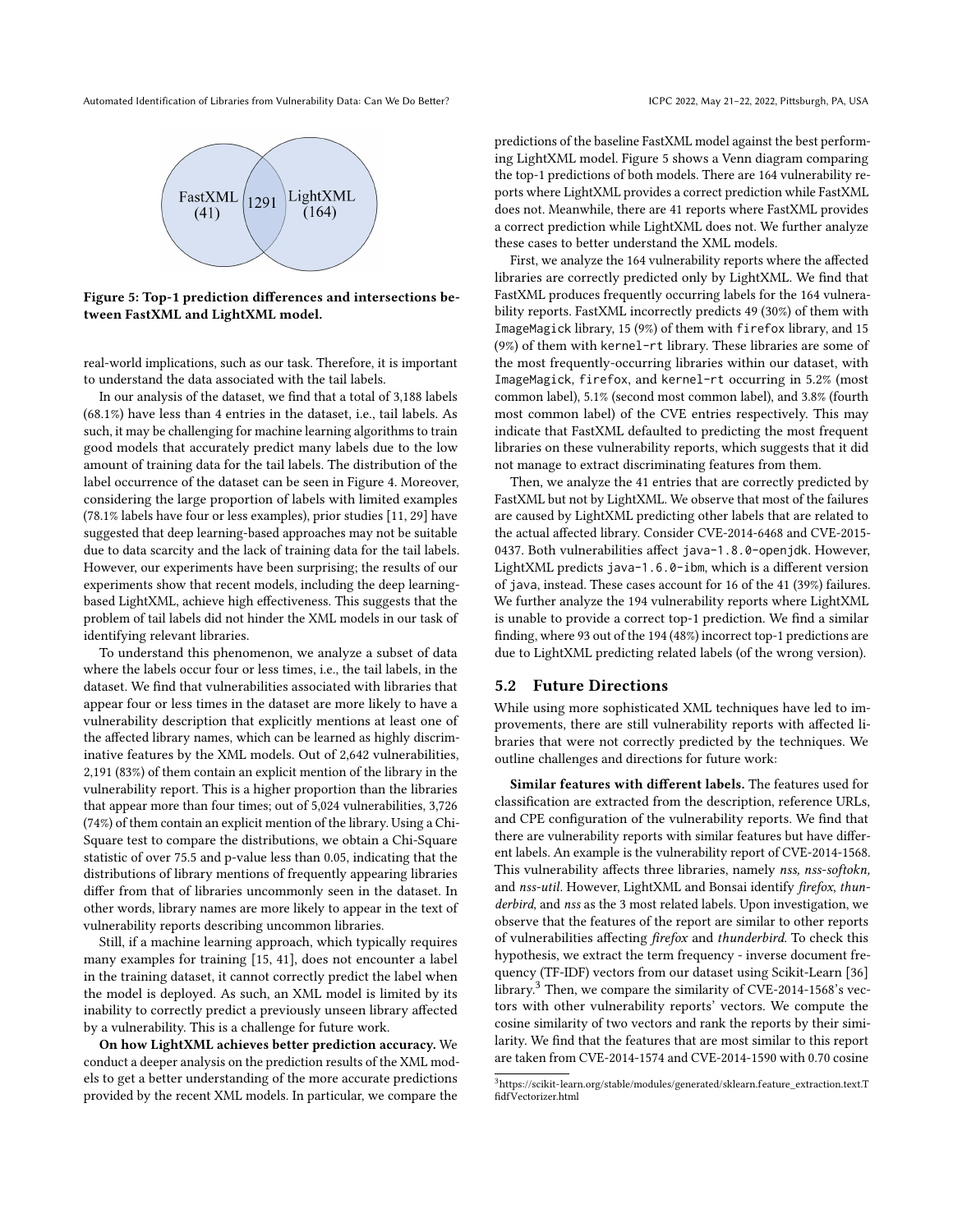<span id="page-9-1"></span>gopivotal resources directory traversal vulnerability resources grails attackers information vectors issue split cve vulnerability types securityfocus http archives archives fulldisclosure html http www com security cve 0053

#### Figure 6: Extracted feature for CVE-2014-2858

similarity. Both vulnerabilities affect firefox and thunderbird. Since the vulnerability reports have similar features, the XML models are unable to distinguish between their labels.

One solution to mitigate this problem is to incorporate other sources of data to extract features from. The above example suggests that the vulnerability report alone may not be informative enough to distinguish between vulnerability reports of different libraries, pointing at the need of other data beyond the vulnerability report.

Lack of quality features. We find that some reports have more details (e.g., reference URLs) and more verbose descriptions than others. When the vulnerability reports lack informative features, the XML model is unable to identify the correct library. An example is CVE-2014-2858. The features extracted from the vulnerability report are shown in Figure [6.](#page-9-1) The extracted features do not provide enough information to correctly infer the affected libraries.

Similar to the problem of similar features with different labels (described in the prior point), we suggest considering other types of features extracted from other sources of data. A possible new source of information is to collect data from the webpages referenced by the reference URLs rather than processing the URLs as text.

Libraries that rarely appear in the training data. Data sparsity hinders the effectiveness of machine learning techniques. In machine learning, having more training data often improves accuracy and generalizability [\[4,](#page-10-34) [20\]](#page-10-35). To alleviate this problem, future work can explore techniques from the ML field that target the lack of data, such as the use of data augmentation [\[13,](#page-10-36) [50,](#page-11-18) [58\]](#page-11-19) to create artificial data from existing data.

In predicting relevant libraries from vulnerability reports, one potential challenge is that the models will encounter vulnerabilities affecting libraries that were not previously seen in the training data. One possible direction is to build on our finding that vulnerability reports may include explicit mention of uncommon library names. This challenge is related to the problem of "Out-of-Vocabulary" words [\[25\]](#page-10-37). A solution is to use techniques from the Natural Language Processing (NLP) domain, such as the Copy mechanism [\[18\]](#page-10-38) from recent Deep Learning models, which learns to repeat important terms from the input text (in our case, the vulnerability report) even when the term has not been seen before.

#### 5.3 Threats to Validity

Threats to internal validity. Threats to internal validity relate to the possibility of errors in our implementation. To mitigate this risk, we have provided the detailed training parameters of the XML models in our experiments. We also made our code publicly available in the following link: [https://github.com/soarsmu/ICPC\\_2](https://github.com/soarsmu/ICPC_2022_Automated-Identification-of-Libraries-from-Vulnerability-Data-Can-We-Do-Better) [022\\_Automated-Identification-of -Libraries-from-Vulnerability-](https://github.com/soarsmu/ICPC_2022_Automated-Identification-of-Libraries-from-Vulnerability-Data-Can-We-Do-Better)[Data-Can-We-Do-Better](https://github.com/soarsmu/ICPC_2022_Automated-Identification-of-Libraries-from-Vulnerability-Data-Can-We-Do-Better) Using the parameters and the code, other researchers can replicate our work and confirm our findings.

Threats to construct validity. Threats to construct validity relate to the suitability of our evaluation metrics. For performance evaluation, the metrics that we use are precision, recall, and F1 score from the top-k prediction (k=1,2,3). These metrics are the same as used in prior work [\[11\]](#page-10-7). For the efficiency evaluation, we use the same metrics, the training and prediction time of the XML models, as prior works on XML [\[23,](#page-10-13) [29,](#page-10-14) [39\]](#page-10-12). As such, we believe that this threat is minimal.

Threats to external validity. Threats to external validity relate to the generalizability of our findings. We utilize the dataset by the prior study of Chen et al. [\[11\]](#page-10-7), which contains 7,696 vulnerability reports and their labels. These vulnerability reports were curated and verified by security researchers in Veracode. Moreover, the reports are collected from NVD entries over a long time period between 2002 to 2019. Thus, we believe that this threat is minimal.

## <span id="page-9-0"></span>6 CONCLUSION AND FUTURE WORK

An essential part of software composition analysis (SCA) is the identification of the relevant libraries from a vulnerability report, which may not explicitly indicate them. A previous study has framed the problem as an extreme multi-label classification problem. We assess the effectiveness and efficiency of six XML techniques which are chosen due to their strong performance in prior works. We report surprising findings and highlight open problems, paving the road for future work. Our work is important for both researchers and practitioners as it analyzes the effectiveness of the XML techniques, which can assist in software maintenance and managing the security lifecycle. Our work also contributes to the research on library vulnerability reports.

We find that all models, including deep learning-based models, were effective. Specifically, we find that the Bonsai tree-based model and the LightXML transformer-based model achieve 7% and 10% average F1-score improvements over the baseline FastXML model respectively. We find that all XML models are highly practical, as each vulnerability report can be predicted in less than 100 milliseconds. Apart from the transformer-based LightXML, all models improve over FastXML in training and prediction time, with Bonsai and Parabel achieving the biggest improvement of 627x and 589x for training time, and 12x faster prediction time.

We analyze the performance of the models and discuss challenges and future directions regarding the use of XML on this task. We highlight our findings related to identifying related libraries from vulnerability reports, which should be considered by future research. Specifically, we highlight the tradeoff between performance and efficiency of XML models, the need of other sources of information beyond NVD, and the problem of identifying specific versions of libraries.

Acknowledgement. This project is supported by the National Research Foundation, Singapore and National University of Singapore through its National Satellite of Excellence in Trustworthy Software Systems (NSOE-TSS) office under the Trustworthy Computing for Secure Smart Nation Grant (TCSSNG) award no. NSOE-TSS2020- 02. Any opinions, findings and conclusions or recommendations expressed in this material are those of the author(s) and do not reflect the views of National Research Foundation, Singapore and National University of Singapore (including its National Satellite of Excellence in Trustworthy Software Systems (NSOE-TSS) office).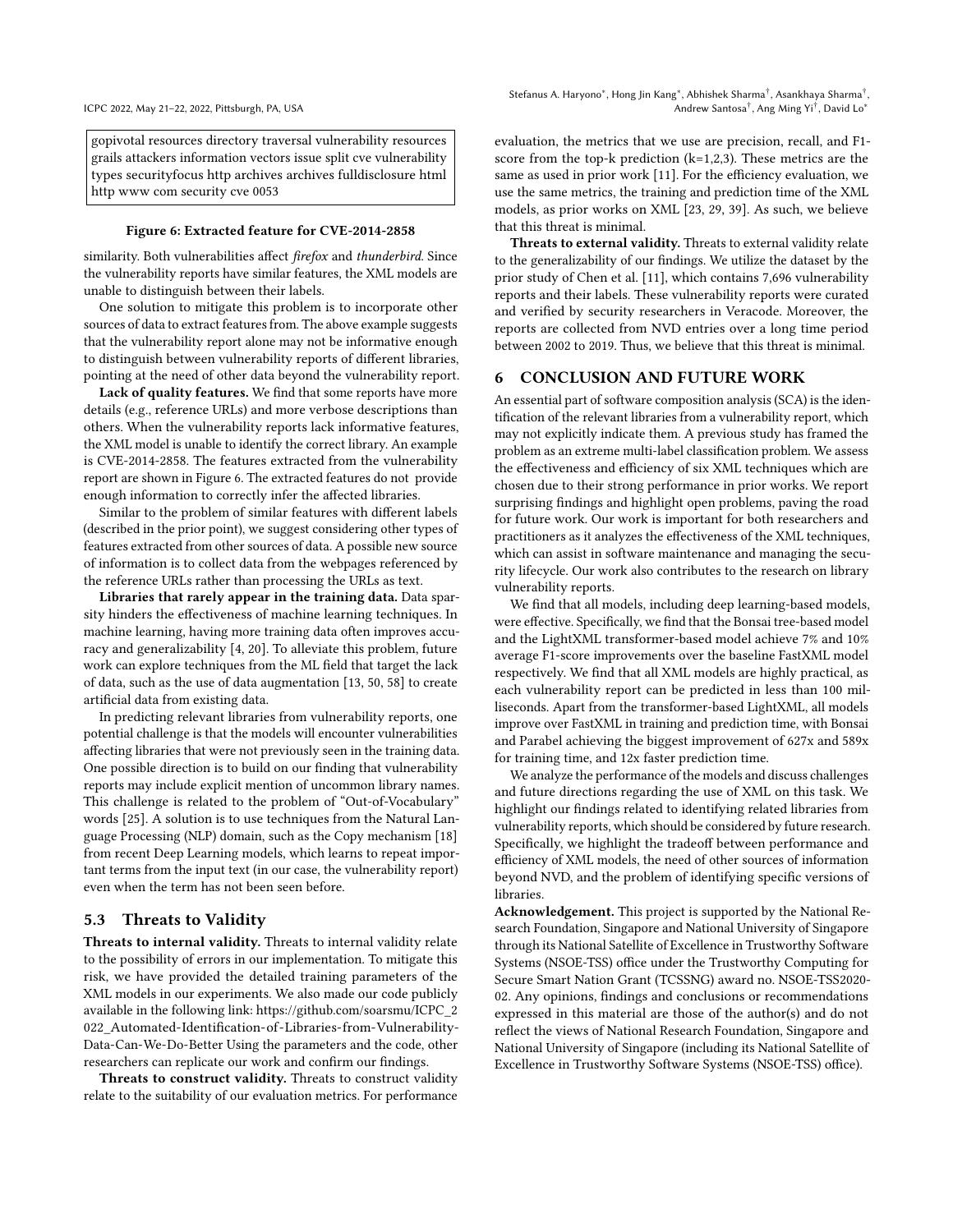## **REFERENCES**

- <span id="page-10-29"></span>[1] Mohammed Ali Al-Garadi, Y.-C. Yang, H. Cai, Yucheng Ruan, Karen O'Connor, Graciela Gonzalez-Hernandez, Jeanmarie Perrone, and A. Sarker. 2020. Text Classification Models for the Automatic Detection of Nonmedical Prescription Medication Use from Social Media. medRxiv (2020).
- <span id="page-10-0"></span>[2] Mahmoud Alfadel, Diego Elias Costa, and Emad Shihab. 2021. Empirical Analysis of Security Vulnerabilities in Python Packages. In 2021 IEEE International Conference on Software Analysis, Evolution and Reengineering (SANER). 446–457. <https://doi.org/10.1109/SANER50967.2021.00048>
- <span id="page-10-9"></span>[3] Rohit Babbar and Bernhard Schölkopf. 2017. DiSMEC: Distributed Sparse Machines for Extreme Multi-Label Classification. In Proceedings of the Tenth ACM International Conference on Web Search and Data Mining (Cambridge, United Kingdom) (WSDM '17). Association for Computing Machinery, New York, NY, USA, 721–729.<https://doi.org/10.1145/3018661.3018741>
- <span id="page-10-34"></span>[4] Michele Banko and Eric Brill. 2001. Scaling to Very Very Large Corpora for Natural Language Disambiguation. In Proceedings of the 39th Annual Meeting on Association for Computational Linguistics (Toulouse, France) (ACL '01). Association for Computational Linguistics, USA, 26–33.<https://doi.org/10.3115/1073012.1073017>
- <span id="page-10-15"></span>[5] Kush Bhatia, Himanshu Jain, Purushottam Kar, Manik Varma, and Prateek Jain. 2015. Sparse Local Embeddings for Extreme Multi-Label Classification. In Proceedings of the 28th International Conference on Neural Information Processing Systems - Volume 1 (Montreal, Canada) (NIPS'15). MIT Press, Cambridge, MA, USA, 730–738.
- <span id="page-10-19"></span>[6] Steven Bird, Ewan Klein, and Edward Loper. 2009. Natural Language Processing with Python (1st ed.). O'Reilly Media, Inc.
- <span id="page-10-21"></span>[7] Andrew Buttner, Todd Wittbold, and Neal Ziring. 2007. Common Platform Enumeration (CPE)-Name Format and Description. Technical Report. NATIONAL SECURITY AGENCY/CENTRAL SECURITY SERVICE FORT MEADE MD FORT MEADE.
- <span id="page-10-23"></span>[8] Robit Chandra, Leonardo Dagum, Dave Kohr, Dror Maydan, Jeff McDonald, and Ramesh Menon. 2001. Parallel Programming in OpenMP. Morgan Kaufmann Publishers Inc., San Francisco, CA, USA.
- <span id="page-10-16"></span>[9] Wei-Cheng Chang, Hsiang-Fu Yu, Kai Zhong, Yiming Yang, and Inderjit Dhillon. 2020. Taming Pretrained Transformers for Extreme Multi-label Text Classification. In KDD '20: The 26th ACM SIGKDD Conference on Knowledge Discovery and Data Mining. 3163–3171.<https://doi.org/10.1145/3394486.3403368>
- <span id="page-10-22"></span>[10] Francisco Charte, Antonio Rivera, María José del Jesus, and Francisco Herrera. 2016. On the impact of dataset complexity and sampling strategy in multilabel classifiers performance. In International conference on hybrid artificial intelligence systems. Springer, 500–511.
- <span id="page-10-7"></span>[11] Yang Chen, Andrew E. Santosa, Asankhaya Sharma, and David Lo. 2020. Automated Identification of Libraries from Vulnerability Data (ICSE-SEIP '20). Association for Computing Machinery, New York, NY, USA, 90–99. [https:](https://doi.org/10.1145/3377813.3381360) [//doi.org/10.1145/3377813.3381360](https://doi.org/10.1145/3377813.3381360)
- <span id="page-10-1"></span>[12] Yang Chen, Andrew E. Santosa, Ang Ming Yi, Abhishek Sharma, Asankhaya Sharma, and David Lo. 2020. A Machine Learning Approach for Vulnerability Curation. In Proceedings of the 17th International Conference on Mining Software Repositories (Seoul, Republic of Korea) (MSR '20). Association for Computing Machinery, New York, NY, USA, 32–42.<https://doi.org/10.1145/3379597.3387461>
- <span id="page-10-36"></span>[13] Xiaodong Cui, Vaibhava Goel, and Brian Kingsbury. 2015. Data Augmentation for Deep Neural Network Acoustic Modeling. IEEE/ACM Transactions on Audio, Speech, and Language Processing 23, 9 (2015), 1469–1477. [https://doi.org/10.1109/](https://doi.org/10.1109/TASLP.2015.2438544) [TASLP.2015.2438544](https://doi.org/10.1109/TASLP.2015.2438544)
- <span id="page-10-17"></span>[14] Jacob Devlin, Ming-Wei Chang, Kenton Lee, and Kristina Toutanova. 2019. BERT: Pre-training of Deep Bidirectional Transformers for Language Understanding. In NAACL.
- <span id="page-10-33"></span>[15] Simon Shaolei Du, Yining Wang, Xiyu Zhai, Sivaraman Balakrishnan, Ruslan Salakhutdinov, and Aarti Singh. 2018. How Many Samples are Needed to Estimate a Convolutional Neural Network?. In NeurIPS.
- <span id="page-10-31"></span>[16] Prakhar Ganesh, Yao Chen, Xin Lou, Mohammad Ali Khan, Y. Yang, Deming Chen, Marianne Winslett, Hassan Sajjad, and Preslav Nakov. 2021. Compressing Large-Scale Transformer-Based Models: A Case Study on BERT. Transactions of the Association for Computational Linguistics 9 (2021), 1061–1080.
- <span id="page-10-2"></span>[17] Antonios Gkortzis, Daniel Feitosa, and Diomidis Spinellis. 2021. Software reuse cuts both ways: An empirical analysis of its relationship with security vulnerabilities. Journal of Systems and Software 172 (2021), 110653. [https:](https://doi.org/10.1016/j.jss.2020.110653) [//doi.org/10.1016/j.jss.2020.110653](https://doi.org/10.1016/j.jss.2020.110653)
- <span id="page-10-38"></span>[18] Jiatao Gu, Zhengdong Lu, Hang Li, and Victor OK Li. 2016. Incorporating Copying Mechanism in Sequence-to-Sequence Learning. In Proceedings of the 54th Annual Meeting of the Association for Computational Linguistics (Volume 1: Long Papers). 1631–1640.
- <span id="page-10-8"></span>[19] Nilesh Gupta, Sakina Bohra, Yashoteja Prabhu, Saurabh Purohit, and Manik Varma. 2021. Generalized Zero-Shot Extreme Multi-Label Learning. In Proceedings of the 27th ACM SIGKDD Conference on Knowledge Discovery Data Mining (Virtual Event, Singapore) (KDD '21). Association for Computing Machinery, New York, NY, USA, 527–535.<https://doi.org/10.1145/3447548.3467426> [20] Alon Halevy, Peter Norvig, and Fernando Pereira. 2009. The Unreasonable
- <span id="page-10-35"></span>Effectiveness of Data. Intelligent Systems, IEEE 24 (05 2009), 8 – 12. [https:](https://doi.org/10.1109/MIS.2009.36)

[//doi.org/10.1109/MIS.2009.36](https://doi.org/10.1109/MIS.2009.36)

- <span id="page-10-10"></span>[21] Himanshu Jain, Yashoteja Prabhu, and Manik Varma. 2016. Extreme Multi-Label Loss Functions for Recommendation, Tagging, Ranking Other Missing Label Applications. In Proceedings of the 22nd ACM SIGKDD International Conference on Knowledge Discovery and Data Mining (San Francisco, California, USA) (KDD '16). Association for Computing Machinery, New York, NY, USA, 935–944.
- <span id="page-10-25"></span>[22] Kalina Jasinska, Krzysztof Dembczynski, Róbert Busa-Fekete, Karlson Pfannschmidt, Timo Klerx, and Eyke Hüllermeier. 2016. Extreme F-Measure Maximization Using Sparse Probability Estimates. In Proceedings of the 33rd International Conference on International Conference on Machine Learning - Volume 48 (New York, NY, USA) (ICML'16). JMLR.org, 1435–1444.
- <span id="page-10-13"></span>[23] Ting Jiang, Deqing Wang, Leilei Sun, Huayi Yang, Zhengyang Zhao, and Fuzhen Zhuang. 2021. LightXML: Transformer with Dynamic Negative Sampling for High-Performance Extreme Multi-label Text Classification. Proceedings of the AAAI Conference on Artificial Intelligence 35 (May 2021), 7987–7994.
- <span id="page-10-24"></span>[24] Armand Joulin, Edouard Grave, Piotr Bojanowski, and Tomas Mikolov. 2017. Bag of Tricks for Efficient Text Classification. In Proceedings of the 15th Conference of the European Chapter of the Association for Computational Linguistics: Volume 2, Short Papers. Association for Computational Linguistics, Valencia, Spain, 427– 431.
- <span id="page-10-37"></span>[25] Rafael-Michael Karampatsis, Hlib Babii, Romain Robbes, Charles Sutton, and Andrea Janes. 2020. Big code!= big vocabulary: Open-vocabulary models for source code. In 2020 IEEE/ACM 42nd International Conference on Software Engineering (ICSE). IEEE, 1073–1085.
- <span id="page-10-11"></span>[26] Sujay Khandagale, Han Xiao, and Rohit Babbar. 2020. Bonsai: diverse and shallow trees for extreme multi-label classification. Machine Learning 109 (11 2020). <https://doi.org/10.1007/s10994-020-05888-2>
- <span id="page-10-27"></span>[27] Yoon Kim. 2014. Convolutional Neural Networks for Sentence Classification. In Proceedings of the 2014 Conference on Empirical Methods in Natural Language Processing (EMNLP). Association for Computational Linguistics, Doha, Qatar, 1746–1751.<https://doi.org/10.3115/v1/D14-1181>
- <span id="page-10-3"></span>[28] Qiang Li, Jinke Song, Dawei Tan, Haining Wang, and Jiqiang Liu. 2021. PDGraph: A Large-Scale Empirical Study on Project Dependency of Security Vulnerabilities. In 2021 51st Annual IEEE/IFIP International Conference on Dependable Systems and Networks (DSN). 161–173.<https://doi.org/10.1109/DSN48987.2021.00031>
- <span id="page-10-14"></span>[29] Jingzhou Liu, Wei-Cheng Chang, Yuexin Wu, and Yiming Yang. 2017. Deep Learning for Extreme Multi-Label Text Classification. In Proceedings of the 40th International ACM SIGIR Conference on Research and Development in Information Retrieval (Shinjuku, Tokyo, Japan) (SIGIR '17). Association for Computing Machinery, New York, NY, USA, 115–124.<https://doi.org/10.1145/3077136.3080834>
- <span id="page-10-28"></span>[30] Yinhan Liu, Myle Ott, Naman Goyal, Jingfei Du, Mandar Joshi, Danqi Chen, Omer Levy, Mike Lewis, Luke Zettlemoyer, and Veselin Stoyanov. 2019. RoBERTa: A Robustly Optimized BERT Pretraining Approach. ArXiv abs/1907.11692 (2019).
- <span id="page-10-32"></span>[31] Yihuan Mao, Yujing Wang, Chufan Wu, Chen Zhang, Yang Wang, Yaming Yang, Quanlu Zhang, Yunhai Tong, and Jing Bai. 2020. LadaBERT: Lightweight Adaptation of BERT through Hybrid Model Compression. In COLING.
- <span id="page-10-18"></span>[32] Mark Marsden, Kevin McGuinness, Joseph Antony, Haolin Wei, Milan D. Redzic, Jian Tang, Zhilan Hu, Alan F. Smeaton, and Noel E. O'Connor. 2020. Investigating Class-Level Difficulty Factors In Multi-Label Classification Problems. 2020 IEEE International Conference on Multimedia and Expo (ICME) (2020), 1–6.
- <span id="page-10-26"></span>[33] Eneldo Loza Mencía and Johannes Fürnkranz. 2008. Efficient Pairwise Multilabel Classification for Large-Scale Problems in the Legal Domain. In ECML/PKDD.
- <span id="page-10-4"></span>[34] Na Meng, Stefan Nagy, Danfeng (Daphne) Yao, Wenjie Zhuang, and Gustavo Arango Argoty. 2018. Secure Coding Practices in Java: Challenges and Vulnerabilities. In Proceedings of the 40th International Conference on Software Engineering (Gothenburg, Sweden) (ICSE '18). Association for Computing Machinery, New York, NY, USA, 372–383.<https://doi.org/10.1145/3180155.3180201>
- <span id="page-10-30"></span>[35] Shervin Minaee, Nal Kalchbrenner, Erik Cambria, Narjes Nikzad, Meysam Chenaghlu, and Jianfeng Gao. 2021. Deep Learning–Based Text Classification: A Comprehensive Review. ACM Comput. Surv. 54, 3, Article 62 (April 2021), 40 pages.
- <span id="page-10-20"></span>[36] Fabian Pedregosa, Gaël Varoquaux, Alexandre Gramfort, Vincent Michel, Bertrand Thirion, Olivier Grisel, Mathieu Blondel, Peter Prettenhofer, Ron Weiss, Vincent Dubourg, et al. 2011. Scikit-learn: Machine learning in Python. Journal of machine learning research 12, Oct (2011), 2825–2830.
- <span id="page-10-5"></span>Nam H. Pham, Tung Thanh Nguyen, Hoan Anh Nguyen, and Tien N. Nguyen. 2010. Detection of Recurring Software Vulnerabilities. In Proceedings of the IEEE/ACM International Conference on Automated Software Engineering (Antwerp, Belgium) (ASE '10). Association for Computing Machinery, New York, NY, USA, 447–456.<https://doi.org/10.1145/1858996.1859089>
- <span id="page-10-6"></span>[38] Serena Elisa Ponta, Henrik Plate, and Antonino Sabetta. 2020. Detection, assessment and mitigation of vulnerabilities in open source dependencies. Empirical Software Engineering (2020), 1–41.
- <span id="page-10-12"></span>[39] Yashoteja Prabhu, Anil Kag, Shrutendra Harsola, Rahul Agrawal, and Manik Varma. 2018. Parabel: Partitioned Label Trees for Extreme Classification with Application to Dynamic Search Advertising. In WWW '18: Proceedings of the 2018 World Wide Web Conference. 993–1002.<https://doi.org/10.1145/3178876.3185998>